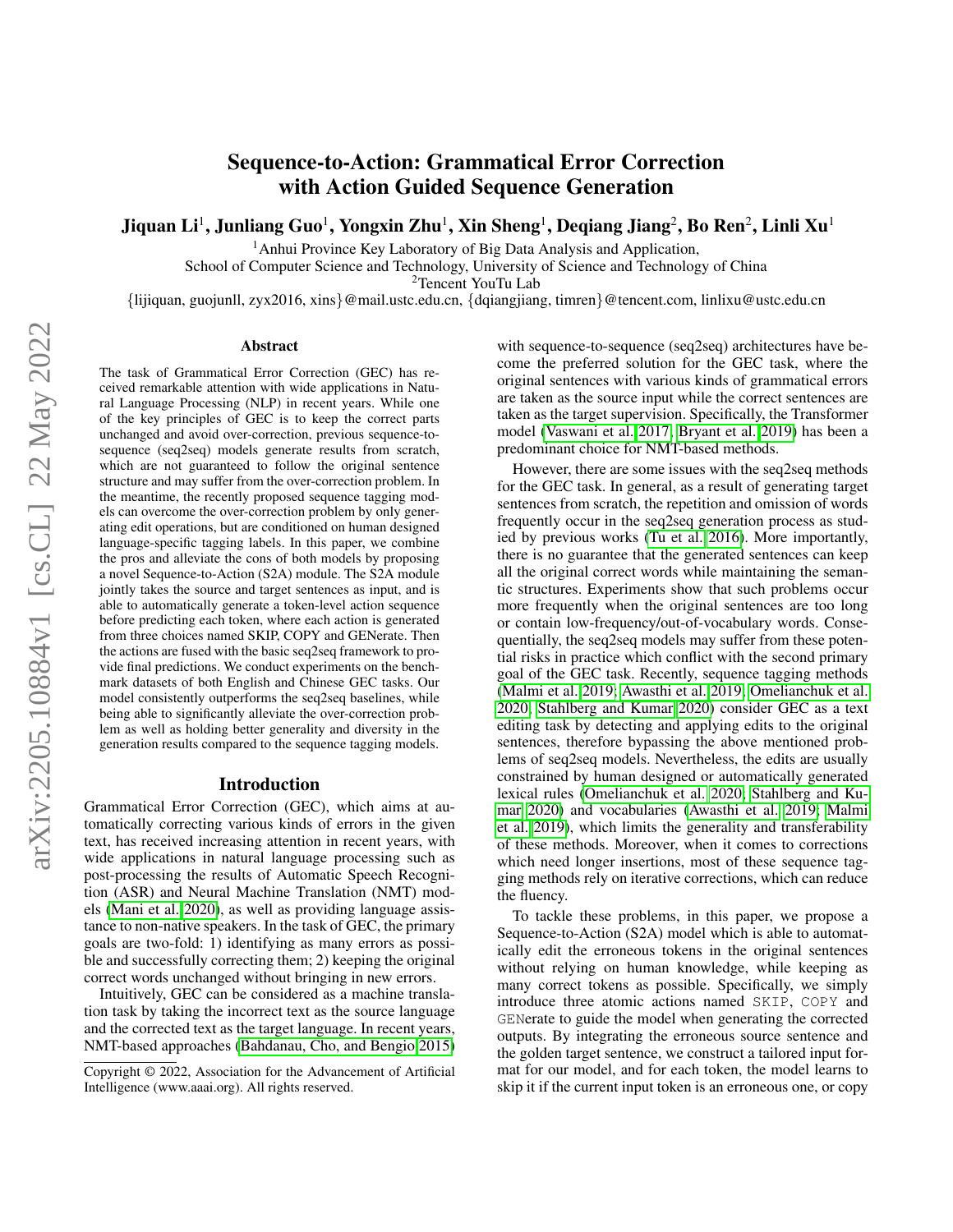it if the token is an originally correct token, or generate it if the token is a target token.

In this way, the proposed model provides the following benefits. 1) As a large proportion of tokens are correct in the source sentences, the COPY action will appear more frequently than the other actions. Therefore, by taking the source sentence as an input to the S2A module, our model is more inclined to copy the current input token, and therefore alleviates the over-correction problem of seq2seq models. 2) Comparing to sequence tagging models which generate edits based on the human-designed rules or vocabularies, our model can realize more flexible generations such as long insertions. More importantly, our model is languageindependent with good generality.

We evaluate the S2A model on both English and Chinese GEC tasks. On the English GEC task, the proposed method achieves  $52.5$  in  $F_{0.5}$  score, producing an improvement of 2.1 over the baseline models. Meanwhile, it achieves 38.06 in  $F_{0.5}$  score on the Chinese GEC task, with improvement of 1.09 over the current state-of-the-art baseline method MaskGEC [\(Zhao and Wang 2020\)](#page-8-4).

# Related Work

#### GEC by Seq2seq Generation

A basic seq2seq model for GEC consists of an encoder and a decoder, where the source sentence is first encoded into the corresponding hidden states by the encoder, and each target token is then generated by the decoder conditioned on the hidden states and the previously generated tokens. Given a pair of training samples  $(x, y)$ , the objective function of the seq2seq based GEC model can be written as:

<span id="page-1-0"></span>
$$
\mathcal{L}_{s2s}(y|x;\Theta) = -\sum_{i=1}^{n} \log p(y_i|y_{< i}, x; \theta_{s2s}), \quad (1)
$$

where  $\theta_{s2s}$  indicates the model parameters. In general, the input and output sequences may overlap significantly for the GEC task, while a seq2seq GEC model generates the target sequences from scratch given that no source token is directly visible to the decoder, which may lead to over-correction or generation errors.

In the past few years, several methods have been proposed to improve the performance of seq2seq GEC models. [Kaneko et al.](#page-7-5) [\(2020\)](#page-7-5) incorporate a pre-trained masked language model such as BERT [\(Devlin et al. 2019\)](#page-7-6) into a seq2seq model, which is then fine-tuned on the GEC dataset. A copy-augmented architecture is proposed in [\(Zhao et al.](#page-8-5) [2019\)](#page-8-5) for the GEC task by copying the unchanged words from the original sentence to the target sentence. Recent advances in seq2seq GEC models mainly focus on constructing additional synthetic data for pre-training [\(Grundkiewicz,](#page-7-7) [Junczys-Dowmunt, and Heafield 2019;](#page-7-7) [Xie et al. 2018;](#page-8-6) [Ge,](#page-7-8) [Wei, and Zhou 2018;](#page-7-8) [Kiyono et al. 2019;](#page-7-9) [Zhou et al. 2020\)](#page-8-7) by directly adding noise to normal sentences, through backtranslation, or by using poor translation models. Nevertheless, even with the above improvements, the seq2seq GEC models still suffer from generating results from scratch, which inevitably leads to over-correction and generation errors.

# GEC by Generating Edits

Another line of research takes a different perspective by treating the GEC task as a text editing problem and proposes sequence tagging models for GEC. In general, these models predict an edit tag sequence  $t = (t_1, t_2, ..., t_m)$  based on the source sentence x by estimating  $p(t|x) = \prod_{i=1}^{m} p(t_i|x)$ . In the edit tag sequence, each tag is selected from a pre-defined set and assigned to a source token, representing an edition to this token.

Specifically, LaserTagger [\(Malmi et al. 2019\)](#page-7-3) predicts editions between *keeping*, *deleting* or *adding* a new token/phrase from a handcrafted vocabulary. PIE [\(Awasthi](#page-7-4) [et al. 2019\)](#page-7-4) iteratively predicts token-level editions for a fixed number of iterations in an non-autoregressive way. GECToR [\(Omelianchuk et al. 2020\)](#page-8-2) further improves the model by designing more fine-grained editions w.r.t the lexical rules of English. Seq2edits [\(Stahlberg and Kumar 2020\)](#page-8-3) generates span-level (instead of token-level) tags to generate more compact editions. In the sequence tagging models mentioned above, the operations of generating new tokens are restricted either by human-designed vocabularies or language-dependent lexical rules, limiting their generality. For example, GECToR outperforms baseline models on English GEC datasets, but its performance severely degenerates on the Chinese GEC task, as shown in Table [3.](#page-5-0) There also exist methods that integrate seq2seq models with sequence tagging methods into a pipeline system to improve the performance or efficiency [\(Chen et al. 2020;](#page-7-10) [Hinson,](#page-7-11) [Huang, and Chen 2020\)](#page-7-11), which cannot be optimized endto-end.

Different to the works discussed above, the proposed S2A model alleviates the over-correction/omission problem of seq2seq models by taking the original sentence as input and keeping as many correct tokens as possible. Meanwhile, by generating corrections with a set of actions including SKIP, COPY and GENerate which do not rely on any human-designed rules or vocabularies, S2A is languageindependent and more flexible compared to text editing models.

### Methodology

In this section, we elaborate on the proposed model for GEC. We start with the problem definition, followed with the motivation and the model architecture. We then proceed to demonstrate how the model is designed.

**Problem Definition** Given a parallel training dataset  $(X, Y)$  which consists of pairs of the original erroneous source and the golden target sequences  $(x, y) \in (\mathcal{X}, \mathcal{Y})$ , where  $x = (x_1, x_2, ..., x_m)$  and  $y = (y_1, y_2, ..., y_n)$ , we aim at correcting  $x$  to  $y$  through the proposed model by optimizing  $p(y|x)$ .

### Model Architecture

We aim to build a framework that is able to alleviate the problems of both seq2seq models and sequence tagging models as discussed in the previous section. To be specific, the model should keep the original correct tokens as much as possible, while being able to dynamically generate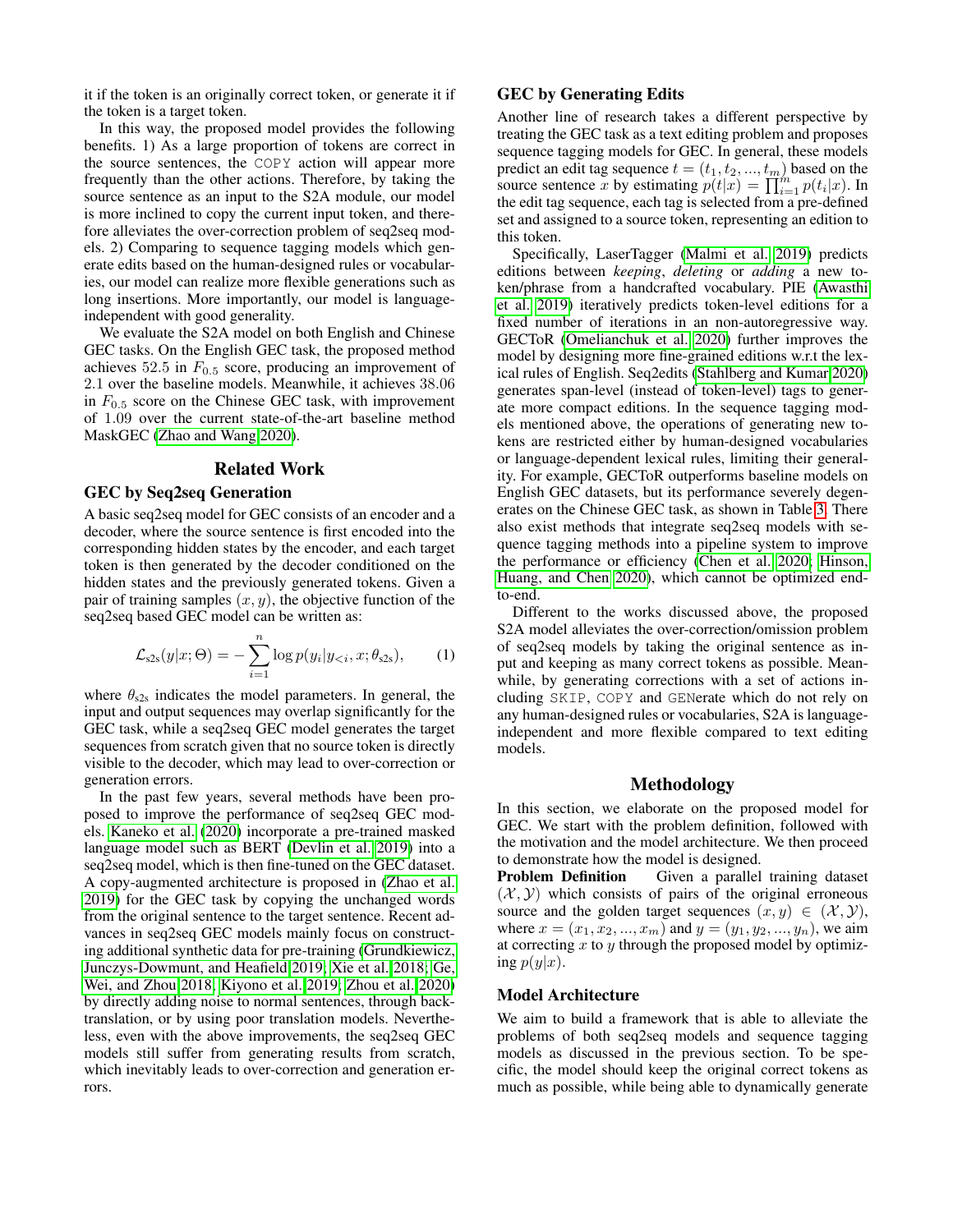<span id="page-2-0"></span>

Figure 1: An illustration of the proposed framework.

editions w.r.t erroneous tokens without human knowledge. To achieve these goals, we propose a novel Sequence-to-Action (S2A) module based on the seq2seq framework, with tailored input formats. An illustration of the proposed framework is shown in Figure [1.](#page-2-0)

Specifically, our framework consists of three components: the encoder, the decoder and the S2A module. The S2A module is built upon the decoder to predict an action at each input position. Different from previous sequence tagging works which usually introduce lots of labels and generate new tokens from the pre-defined vocabulary, we simply design three actions named SKIP, COPY and GENerate, where SKIP indicates that the current input token is an error that should not appear in the output, COPY refers to an original correct token that should be kept, and GEN indicates a new token should be generated at this position, and the token is predicted from the whole dictionary instead of a predefined subset.

The S2A module takes the hidden output of the decoder and the source sentence as input, and we design a special input format to integrate them, ensuring that at each step, the action is taken considering both the source and target information. Then the action probability produced by the S2A module is fused with the traditional seq2seq prediction probability to obtain the final results. We introduce the details as follows.

# Input Construction

The encoder in our model is akin to a traditional seq2seq encoder, which takes  $x$  as input and provides its hidden representation  $h_e$ . As for the decoder side, instead of simply taking  $y$  as input, we integrate  $x$  with  $y$  as the decoder input to provide direct information of the original sentence.

Specifically, we follow four principles to integrate  $x$  and  $y$  into a new sequence  $z$  with an action sequence  $a$ . For every token in  $x$  and  $y$ , 1) if the source token is an originally correct token (i.e., appears both in  $x$  and  $y$ ), we simply copy it to z and assign the action COPY to it; 2) if the source token is an erroneous token that should be replaced (i.e., the corresponding correct token appears in  $y$ ), we jointly append this token as well as the correct token to  $z$ , and assign SKIP to the erroneous token while assigning GEN to the cor-

#### <span id="page-2-1"></span>Algorithm 1: Input Construction

**Input:** The source sentence  $x$ , the integrated sequence  $z$ and the action sequence  $a$  with length  $t$ 

**Output:** The S2A input  $\tilde{x}$ , the decoder input  $\tilde{y}_{in}$ , the target sequence  $\tilde{y}_{\text{out}}$ 

- 1: Initialize  $\tilde{x}$  and  $\tilde{y}$  as empty lists;  $i = 1$ ;
- 2: for  $k \leftarrow 1$  to t do
- 3: if  $a_k == \text{COPY}$  then<br>4: Append  $z_k$  to  $\tilde{x}$ ;  $i+1$
- 4: Append  $z_k$  to  $\tilde{x}$ ;  $i$ ++;<br>5: Append  $z_k$  to  $\tilde{y}$ ;
- Append  $z_k$  to  $\tilde{y}$ ;
- 
- 6: **else if**  $a_k ==$  SKIP then<br>7: Append  $z_k$  to  $\tilde{x}$ ;  $i++$ ; Append  $z_k$  to  $\tilde{x}$ ; i++;
- 8: Append BLK to  $\tilde{y}$ ;
- 9: else
- 10: Append  $x_i$  to  $\tilde{x}$ ;
- 11: Append  $z_k$  to  $\tilde{y}$ ;
- 12: end if
- 13: end for
- 14:  $\tilde{y}_{\text{out}} \leftarrow \tilde{y}$ ;
- 15: Replace BLK in  $\tilde{y}$  with the token on its left;
- 16:  $\tilde{y}_{in}$  ← [S] + $\tilde{y}_{0:-1}$ ;
- 17: **return**  $\tilde{x}$ ,  $\tilde{y}_{in}$ ,  $\tilde{y}_{out}$

rect token; 3) if the source token is an erroneous token that should be deleted (i.e., no corresponding correct token appears in  $y$ ), we append it to  $z$  and assign the action SKIP to it; 4) for the target tokens that do not have alignments in  $x$  and thus should be generated, we append them to  $z$  and assign the action GEN. Finally, we obtain the integrated sequence z and the action sequence  $a$ , both with length  $t$  and  $t \geq \max(m, n)$ . This process can be implemented by dynamic programming and we provide an illustration in Table [1.](#page-3-0)

We then construct  $\tilde{y}_{in}$  which serves as the decoder input and  $\tilde{x}$  which maintains the source tokens and serves as the input to the S2A module. Details are described in Al-gorithm [1.](#page-2-1) To construct  $\tilde{x}$ , we iterate over z and keep the tokens with COPY and SKIP actions. For tokens with the GEN action, we fill up the location with its next token in the original source sentence. Meanwhile, for  $\tilde{y}$ , we keep the tokens with COPY and GEN actions, and fill up the locations with the SKIP action by introducing a special blank token [BLK], which serves as a placeholder to represent the positions where the original tokens are skipped. It is worth noting that while training, we take  $\tilde{y}$  as the target sequence  $\tilde{y}_{\text{out}}$ , and we replace the [BLK] token with the most recent nonblank token on its left and take the right-shifted version of  $\tilde{y}$ as the decoder input  $\tilde{y}_{in}$  to enable teacher forcing.

#### Training and Inference

Given the source input x, the decoder input  $\tilde{y}_{in}$ , the S2A input  $\tilde{x}$  and the target sentence  $\tilde{y}_{\text{out}}$ , the computation flow of our model can be written as follows,

$$
h = f_a(h_d, e(\tilde{x})) \quad \text{where} \quad h_d = f_d(\tilde{y}_{\text{in}}, h_e) \tag{2}
$$
  
and 
$$
h_e = f_e(x), \tag{2}
$$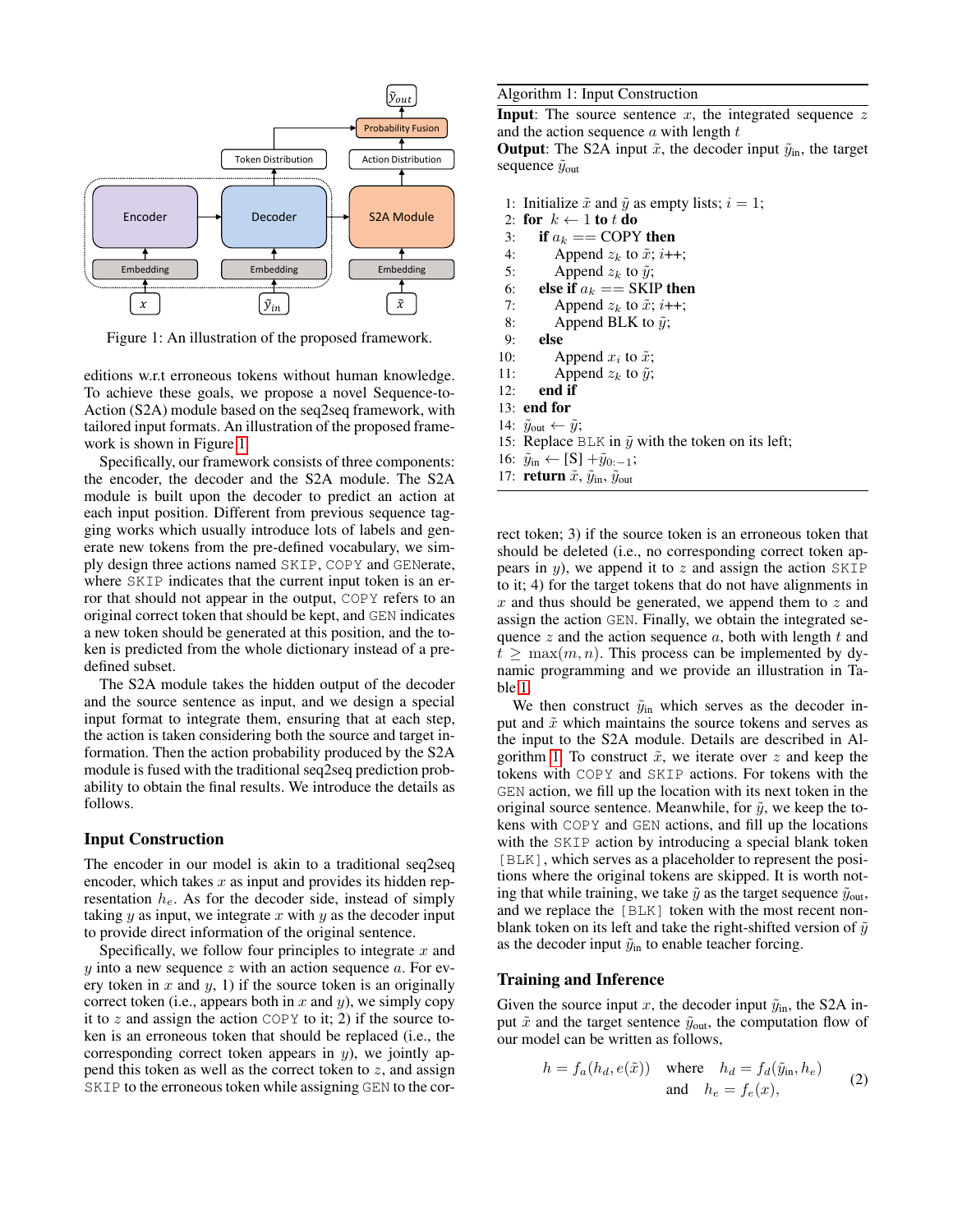<span id="page-3-0"></span>

|                          | Sequence |     |       |     |       |     |     |      |     |      |
|--------------------------|----------|-----|-------|-----|-------|-----|-----|------|-----|------|
| Source $x$               | The      | cat | is    | sat | at    | mat |     | [/S] |     |      |
| Gold $y$                 | The      | cat | sat   | on  | the   | mat |     | [/S] |     |      |
| Integrated $z$           | The      | cat | is    | sat | at    | on  | the | mat  |     | [/S] |
| Action $a$               |          | С   | S     | С   | S     | G   | G   | C    |     | С    |
| $\tilde{x}$              | The      | cat | is    | sat | at    | mat | mat | mat  |     | [/S] |
| $\tilde{y}_{\rm in}$     | [S]      | The | cat   | cat | sat   | sat | on  | the  | mat |      |
| $\tilde{y}_{\text{out}}$ | The      | cat | [BLK] | sat | [BLK] | on  | the | mat  |     | [/S] |

Table 1: An illustration for the decoder input construction. We refer to SKIP as S, COPY as C, and GEN as G. To differentiate the three actions, we mark SKIP and [BLK] with underlines and GEN in boldface. [S] and [/S] represent the begin- and end-of-sequence symbol.

where  $f_a$ ,  $f_d$  and  $f_e$  indicate the S2A module, the decoder and encoder respectively, with the hidden outputs  $h, h_d$ and  $h_e$  correspondingly, and  $e(\cdot)$  indicates the embedding lookup. Then the token prediction probability can be written as  $p_d(\tilde{y}_{\text{out}}|\tilde{y}_{\text{in}},x) = \text{softmax}(f_o(h_d)),$  where  $f_o(\cdot) \in \mathbb{R}^{d \times V}$ is the linear output layer that provides the prediction probability over the dictionary, while  $d$  and  $V$  indicate the dimension of the hidden outputs and the vocabulary respectively.

The S2A module simply consists of two feed-forward layers, taking the concatenation of  $h_d$  and  $e(\tilde{x})$  as input and producing the probability over actions as output:

$$
p_a(a|h_d, e(\tilde{x}))
$$
  
= softmax $(\sigma([h_d; e(\tilde{x})] \cdot w_1 + b_1) \cdot w_2 + b_2)$ , (3)  
where  $w_1 \in \mathbb{R}^{2d \times 2d}$ ,  $w_2 \in \mathbb{R}^{2d \times 3}$ .

For each position, the three actions SKIP, COPY and GEN indicate that the model should predict a [BLK] token, or predict the input token, or generate a new token respectively. Therefore, for the *i*-th position, denote the probabilities of three actions as  $(p_a^i(s), p_a^i(c), p_a^i(g)) = p_a^i$ , we fuse them with the token probability  $p_d^i$  to obtain the prediction probability of the S2A module  $p_{s2a}^i \in \mathbb{R}^V$ ,

$$
p_{s2a}^i([BLK]) = p_a^i(s),
$$
  
\n
$$
p_{s2a}^i(\tilde{x}^i) = p_a^i(c),
$$
  
\n
$$
p_{s2a}^i(V \setminus \{ [BLK], \tilde{x}^i\}) = p_a^i(g) \cdot p_d^i(V \setminus \{ [BLK], \tilde{x}^i\}),
$$
  
\n(4)

where  $\tilde{x}^i$  indicates the current input token and  $p_d^i(V \setminus$  $\{ [BLK], \tilde{x}^i \}$  indicates the normalized token probability after setting the prediction of the blank token as well as the current token to 0. In this way, as the probabilities in  $p_a$  (3classes) are usually larger than that in  $p_d$  (*V*-classes), with action COPY, we amplify the probability of keeping the current token which is originally correct; with action GEN, we force the model to predict a new token from the vocabulary; otherwise with action SKIP, we force the model to skip the current erroneous token by predicting the [BLK] token.

Then the loss function of the proposed Sequence-to-Action module can be written as:

$$
L_{s2a}(\tilde{y}_{\text{out}}|\tilde{y}_{\text{in}}, \tilde{x}, x)
$$
  
= 
$$
-\sum_{i=1}^{t} \log p_{s2a}(\tilde{y}_{\text{out}}^{i}|\tilde{y}_{\text{in}}^{ (5)
$$

where  $\theta_{s2a}$  indicates the parameters of the proposed S2A module. Together with the loss function of the traditional seq2seq model described in Equation [\(1\)](#page-1-0), the final loss function of our framework can be written as:

<span id="page-3-1"></span>
$$
L(x, y; \Theta) = (1 - \lambda) L_{s2a}(\tilde{y}_{out} | \tilde{y}_{in}, \tilde{x}, x; \theta_{s2s}, \theta_{s2a})) + \lambda L_{s2s}(\tilde{y}_{out} | \tilde{y}_{in}, x; \theta_{s2s}),
$$
 (6)

where  $\Theta = (\theta_{s2s}, \theta_{s2a})$  denotes the parameters of the model, and  $\lambda$  is the hyper-parameter that controls the trade-off between the two objectives.

While inference, our model generates in a similar way as the traditional seq2seq model, except that we additionally take a source token  $x^j$  as the input, which denotes the current source token that serves as the input to the S2A module. After the current generation step, if the predicted action lies in SKIP and COPY, we move the source token a step forward (i.e.,  $j+$ ). Otherwise with action GEN, we keep j unchanged. In this way, we ensure that  $x<sup>j</sup>$  serves the same functionality as  $\tilde{x}^i$  (i.e., the source token that should be considered at the current step) during training.

### **Discussion**

Our model combines the advantages of both the seq2seq and the sequence tagging models, while alleviating their problems. On the one hand, while seq2seq models usually suffer from over-correction or omission of correct tokens in the source sentence [\(Tu et al. 2016\)](#page-8-1), the proposed sequence-toaction module guarantees that the model will directly visit and consider the source tokens in  $\tilde{x}$  as the next predictions' candidates before making the final predictions. On the other hand, comparing with sequence tagging models which depend on human-designed labels, lexical rules and vocabularies for generating new tokens, we only introduce three atomic actions in the model without other constraints, which enhances the generality and diversity of the generated targets. As shown in the case studies, sequence tagging models usually fail when dealing with hard editions, e.g., reordering or generating a long range of tokens, and our model performs well on these cases by generating the target sentence from scratch auto-regressively. In addition, we choose the term "action" instead of "label" because the proposed sequence-to-action module does not need any actual labels to be trained, instead it is trained end-to-end by fusing the probability with the seq2seq model.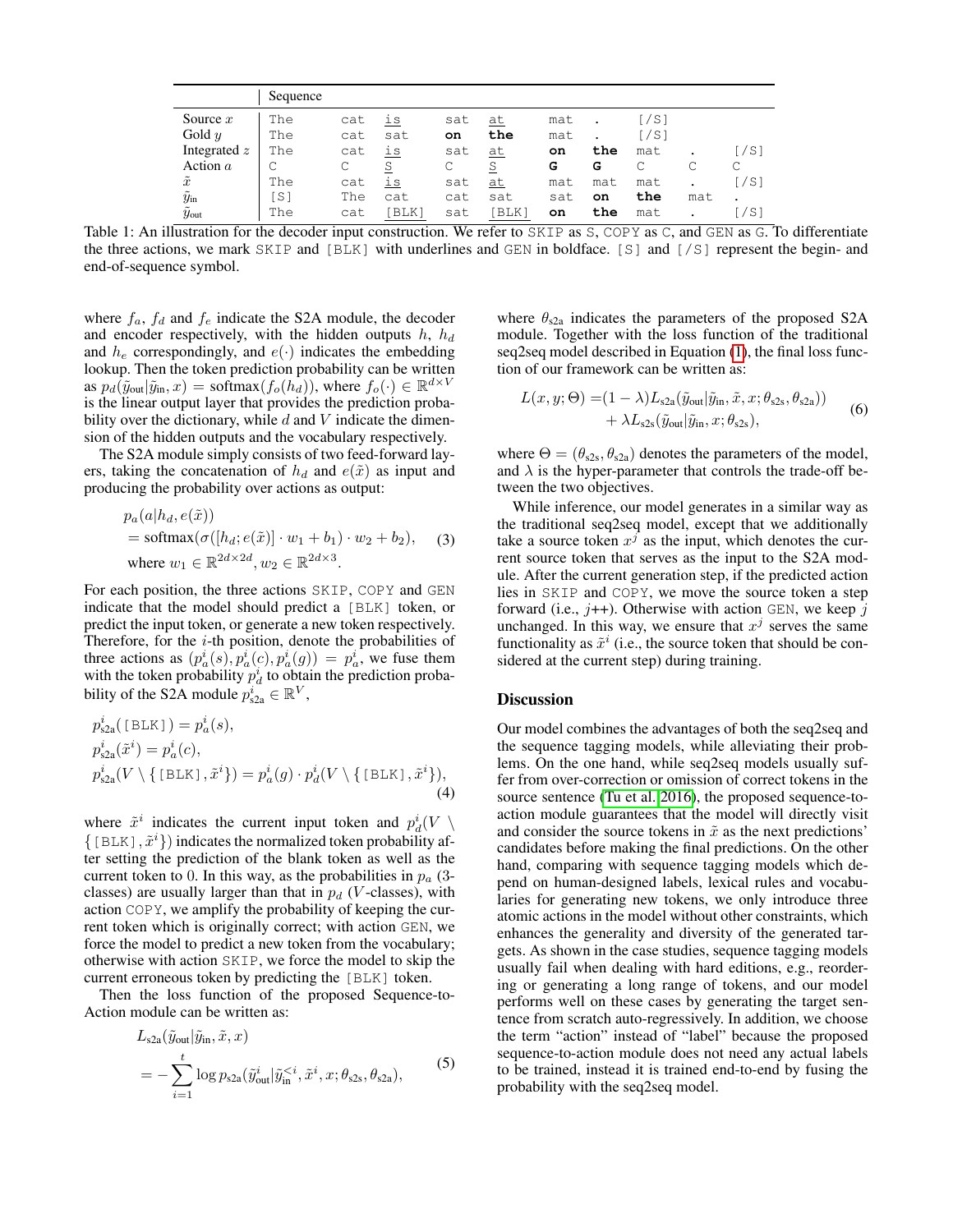<span id="page-4-3"></span>

| Model                                    | Precision | Recall | $F_{0.5}$ |
|------------------------------------------|-----------|--------|-----------|
| Transformer Big                          | 64.9      | 26.6   | 50.4      |
| LaserTagger (Malmi et al. 2019)          | 50.9      | 26.9   | 43.2      |
| ESD+ESC (Chen et al. 2020)               | 66.0      | 24.7   | 49.5      |
| <b>S2A Model</b>                         | 65.9      | 28.9   | 52.5      |
| Transformer Big (Ensemble)               | 71.3      | 26.5   | 53.3      |
| <b>S2A Model</b> (Ensemble)              | 72.7      | 27.6   | 54.8      |
| Transformer $Big + pre-train$            | 69.4      | 42.5   | 61.5      |
| PRETLarge (Kiyono et al. 2019)           | 67.9      | 44.1   | 61.3      |
| BERT-fuse (Kaneko et al. 2020)           | 69.2      | 45.6   | 62.6      |
| Seq2Edits (Stahlberg and Kumar 2020)     | 63.0      | 45.6   | 58.6      |
| PIE (Awasthi et al. 2019)                | 66.1      | 43.0   | 59.7      |
| GECToR-BERT (Omelianchuk et al. 2020)    | 72.1      | 42.0   | 63.0      |
| GECToR-XLNet (Omelianchuk et al. 2020)   | 77.5      | 40.1   | 65.3      |
| $ESD+ESC$ (Chen et al. 2020) + pre-train | 72.6      | 37.2   | 61.0      |
| $S2A Model + pre-train$                  | 74.0      | 38.9   | 62.7      |
| Transformer Big + pre-train (Ensemble)   | 74.1      | 37.5   | 62.0      |
| GECToR (Ensemble)                        | 78.2      | 41.5   | 66.5      |
| <b>S2A Model</b> + pre-train (Ensemble)  | 74.9      | 38.4   | 62.9      |

Table 2: The results on the CoNLL-2014 English GEC task. The top group of results are generated by models trained only on the BEA-2019 training set. The bottom group of results are generated by models that are first pre-trained on a large amount of synthetic pseudo data followed with fine-tuning. Here we bold the best results of single models and ensemble models separately.

# **Experiments**

# Datasets and Evaluation Metrics

We conduct experiments on both Chinese GEC and English GEC tasks. For the Chinese GEC task, we use the dataset of NLPCC-20[1](#page-4-0)8 Task 2 (Zhao et al.  $2018$ )<sup>1</sup>, which is the first and latest benchmark dataset for Chinese GEC. Following the pre-processing settings in [\(Zhao and Wang 2020\)](#page-8-4), we get 1.2M sentence pairs in all. Then 5k sentence pairs are randomly sampled from the whole parallel corpus as the development set. The rest are used as the final training set. We use the official test set<sup>[2](#page-4-1)</sup> which contains 2k sentences extracted from the PKU Chinese Learner Corpus. The test set also includes the annotations that mark the golden edits of grammatical errors in each sentence. We tokenize the sentence pairs following [\(Zhao and Wang 2020\)](#page-8-4). Specifically, we use the tokenization script of  $BERT<sup>3</sup>$  $BERT<sup>3</sup>$  $BERT<sup>3</sup>$  to tokenize the Chinese symbols and keep the non-Chinese symbols unchanged.

For English GEC, we take the datasets provided in the restricted track of the BEA-2019 GEC shared task [\(Bryant et al. 2019\)](#page-7-2). Specifically, the training set is the concatenation of the Lang-8 corpus [\(Mizumoto et al. 2011\)](#page-7-12), the FCE training set [\(Yannakoudakis, Briscoe, and Med](#page-8-9)[lock 2011\)](#page-8-9), NUCLE [\(Dahlmeier, Ng, and Wu 2013\)](#page-7-13), and W&I+LOCNESS [\(Granger 2014;](#page-7-14) [Bryant et al. 2019\)](#page-7-2). We use the CoNLL-2013 [\(Ng et al. 2013\)](#page-8-10) test set as the development set to choose the best-performing checkpoint, which is then evaluated on the benchmark test set CoNLL-2014 [\(Ng](#page-8-11) [et al. 2014\)](#page-8-11). We also conduct experiments by pre-training the model with 100M synthetic parallel examples provided by [\(Grundkiewicz, Junczys-Dowmunt, and Heafield 2019\)](#page-7-7). All English sentences are preprocessed and tokenized by 32K SentencePiece [\(Kudo and Richardson 2018\)](#page-7-15) Byte Pair Encoding (BPE) [\(Sennrich, Haddow, and Birch 2016\)](#page-8-12).

We use the official MaxMatch  $(M^2)$  scorer [\(Dahlmeier](#page-7-16) [and Ng 2012\)](#page-7-16) to evaluate the models in both the Chinese and English GEC tasks. Given a source sentence and a system hypothesis,  $M^2$  searches for a sequence of phrase-level edits between them that achieves the highest overlap with the gold-standard annotation. This optimal edit sequence is then used to calculate the values of precision, recall and  $F_{0.5}$ .

#### Model Configurations

For the basic seq2seq baseline, we adopt the original Transformer architecture. To compare with the previous works, we use the base/big model of Transformer for the Chinese/English GEC task respectively, and we follow the official settings of Transformer: in the base/big model, the number of self-attention heads of Transformer is set to 8/16, the embedding dimension is 512/1024, the inner-layer dimension in the feed-forward layers is set to 2048/4096 respectively. For the loss function, we use the cross entropy loss with label smoothing and set the epsilon value to 0.1. We apply dropout [\(Srivastava et al. 2014\)](#page-8-13) on the encoders and decoders with probability of 0.3. The implementations of our model and baselines are based on fairseq [\(Ott et al.](#page-8-14) [2019\)](#page-8-14) and will be available when published.

Moreover, as suggested in [\(Junczys-Dowmunt et al.](#page-7-17) [2018\)](#page-7-17), for the English GEC task, we not only report the results generated by single models, but also compare to ensembles of four models with different initializations.

<span id="page-4-0"></span><sup>1</sup> [http://tcci.ccf.org.cn/conference/2018/taskdata.php](#page-8-11)

<span id="page-4-1"></span><sup>&</sup>lt;sup>2</sup>[https://github.com/pkucoli/NLPCC2018](#page-8-11)\_GEC

<span id="page-4-2"></span><sup>3</sup> [https://github.com/google-research/bert](#page-8-11)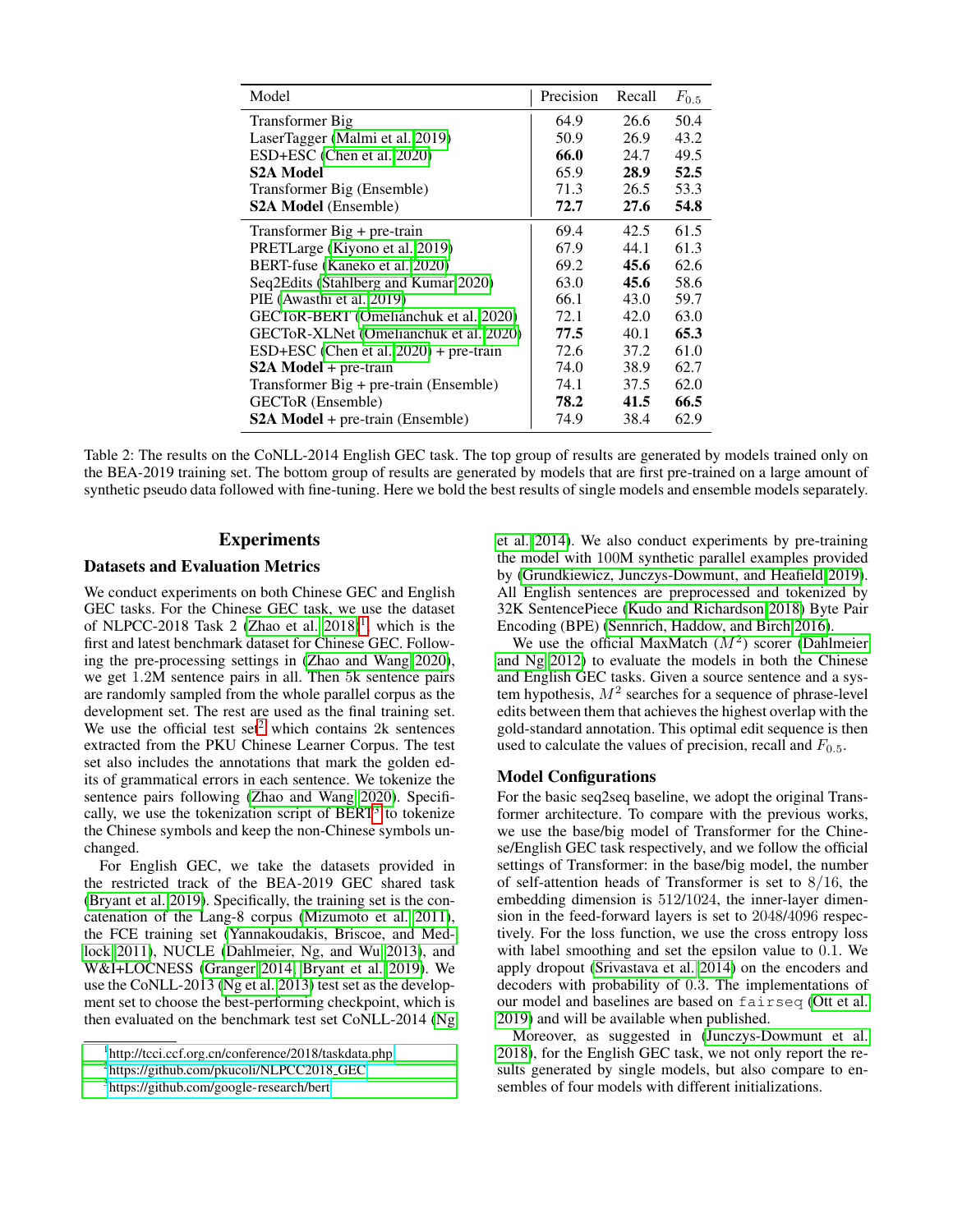<span id="page-5-0"></span>

| Model                                           | Precision | Recall | $F_{0.5}$ |
|-------------------------------------------------|-----------|--------|-----------|
| YouDao (Fu, Huang, and Duan 2018)               | 35.24     | 18.64  | 29.91     |
| AliGM (Zhou et al. 2018)                        | 41.00     | 13.75  | 29.36     |
| BLCU (Ren, Yang, and Xun 2018)                  | 41.73     | 13.08  | 29.02     |
| Transformer                                     | 36.57     | 14.27  | 27.86     |
| <b>S2A Model</b>                                | 36.57     | 18.25  | 30.46     |
| Transformer + MaskGEC (Zhao and Wang 2020)      | 44.36     | 22.18  | 36.97     |
| GECToR-BERT (Omelianchuk et al. 2020) + MaskGEC | 41.43     | 23.60  | 35.99     |
| <b>S2A Model + MaskGEC</b>                      | 42.34     | 27.11  | 38.06     |

Table 3: The results on the NLPCC-2018 Chinese GEC task. The upper group of results are generated by models trained on the original NLPCC-2018 training data without data augmentation. The lower group of results are generated by models trained on the same training data but with the dynamic masking based data augmentation method proposed by MaskGEC [\(Zhao and](#page-8-4) [Wang 2020\)](#page-8-4). Here we bold the best results.

# Baselines

For the English GEC task, we compare the proposed S2A model to several representative systems, including three seq2seq baselines (Transformer Big, BERT-fuse [\(Kaneko](#page-7-5) [et al. 2020\)](#page-7-5), PRETLarge [\(Kiyono et al. 2019\)](#page-7-9)), four sequence tagging models (LaserTagger [\(Malmi et al. 2019\)](#page-7-3), PIE [\(Awasthi et al. 2019\)](#page-7-4), GECToR [\(Omelianchuk et al.](#page-8-2) [2020\)](#page-8-2), Seq2Edits [\(Stahlberg and Kumar 2020\)](#page-8-3)), and a pipeline model ESD+ESC [\(Chen et al. 2020\)](#page-7-10). Specifically, for GECToR, we report their results when utilizing the pretrained BERT model, XLNet model [\(Yang et al. 2019\)](#page-8-17) and the results that integrate three different pre-trained language models in an ensemble. We denote them as GECToR-BERT, GECToR-XLNet and GECToR (Ensemble) respectively.

For the Chinese GEC task, we compare S2A to several best performing systems evaluated on the NLPCC-2018 dataset, including three top systems in the NLPCC-2018 challenge (YouDao [\(Fu, Huang, and Duan 2018\)](#page-7-18), AliGM [\(Zhou et al. 2018\)](#page-8-15), BLCU [\(Ren, Yang, and Xun](#page-8-16) [2018\)](#page-8-16)), the seq2seq baseline Char Transformer, and the current state-of-the-art method MaskGEC [\(Zhao and Wang](#page-8-4) [2020\)](#page-8-4). Note that the proposed S2A model is orthogonal to MaskGEC, and we also report our results enhanced with the data augmentation method of MaskGEC.

In addition, we reproduce and conduct Chinese GEC experiments with the sequence tagging based method GEC-ToR [\(Omelianchuk et al. 2020\)](#page-8-2), which is originally designed for the English task. To adapt it to the Chinese GEC task, we utilize the pre-trained Chinese BERT model BERT-base-Chinese and use \$KEEP, \$REPLACE and \$APPEND as the tags. We pre-train the model using the data augmentation method proposed in MaskGEC and then fine-tune it on the training set. We follow the default hyperparameter settings, and we set the max iteration number to 10 while inference.

#### **Results**

The English GEC results are summarized in Table [2.](#page-4-3) In the top group of results without pre-training, the proposed model achieves  $52.5/54.8$  in  $F_{0.5}$  score with single/ensemble model, which significantly outperforms the baselines.

Compared to Transformer Big, our model achieves an improvement of 2.1 in  $F_{0.5}$  score with single model, and an improvement of 1.5 in  $F_{0.5}$  score with ensemble model. Further, when pre-trained on the synthetic data, our method still achieves clear gains over most of the listed models. In the meantime, it slightly outperforms BERT-fuse using the pretrained BERT in their framework, which is not used in the S2A model. One can also notice that, as benefits of pretrained language models, GECToR-XLNet performs the best among all the listed methods with single models, and GEC-ToR (Ensemble) performs the best among all the baselines. Nevertheless, the proposed S2A model uses neither any pretrained language models, nor human designed rules, and is only outperformed by the GECToR models.

We proceed with the Chinese GEC results as shown in Table [3.](#page-5-0) In the upper group, when trained on the NLPCC-2018 training set without data augmentation, our proposed model consistently outperforms all the other baseline systems. In the lower group, when trained with the data augmentation method, our model outperforms MaskGEC with an improvement of 1.09 in  $F_{0.5}$  score and achieves a new state-of-the-art result.

It is worth noting that GECToR, which performs the best on the English GEC task, degenerates when generalizing to the Chinese GEC task. Without a well-designed edit vocabulary in Chinese GEC, it fails to achieve comparable performance as a standard seq2seq model even equipped with a pre-trained Chinese BERT model. In comparison, the proposed S2A framework is language independent with good generality.

<span id="page-5-1"></span>

| Model              | <b>COPY</b> | SKIP | GEN   |
|--------------------|-------------|------|-------|
| Transformer   96.6 |             | 37.2 | 13.9  |
| <b>GECTOR</b>      | 96.8        | 43.3 | -12.1 |
| <b>S2A Model</b>   | 96.7        | 39.8 | 14.7  |

Table 4:  $F_1$  values of COPY, SKIP actions and GEN action fragments generated by Transformer, GECToR, S2A model on the NLPCC-2018 test set.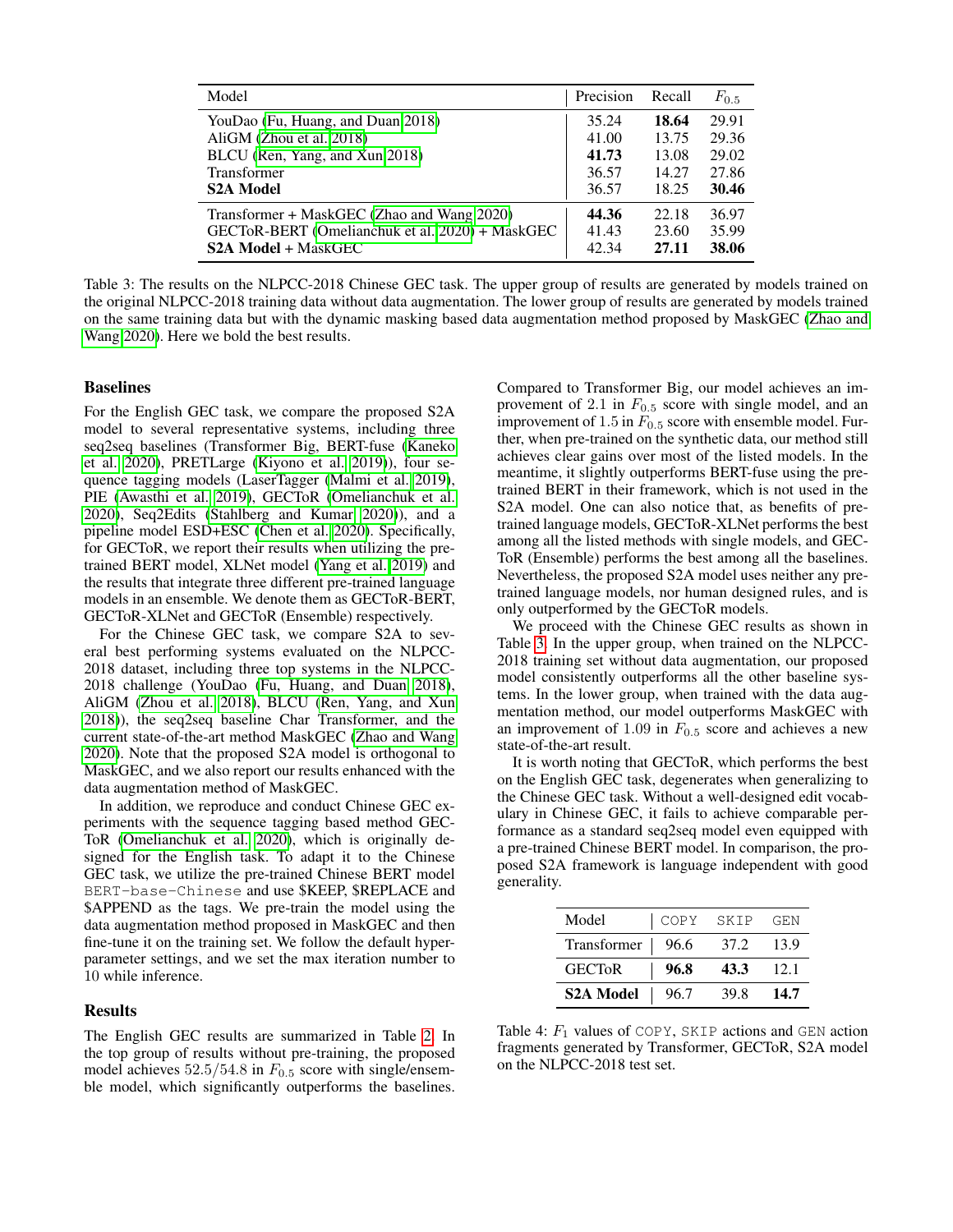<span id="page-6-0"></span>

| Type               | Samples                                                                         |
|--------------------|---------------------------------------------------------------------------------|
| <b>SRC</b>         | 通过些[unk][unk], 不但能回忆自己的人生, 而且能准备                                                |
| <b>TGT</b>         | 通过写[unk] [unk], 不但能回忆自己的人生, 而且能准备                                               |
| <b>Transformer</b> | 我们不但能回忆自己的人生, 而且能准备                                                             |
| <b>GECTOR</b>      | 通过写Bucket List, 不但能回忆自己的人生, 而且能预备                                               |
| <b>Ours</b>        | 通过写[unk] [unk], 不但能回忆自己的人生, 而且能准备                                               |
| <b>Translation</b> | By writing [unk] [unk], not only can I recall my own life, but also prepare for |
| <b>SRC</b>         | 他就问了这个女子、就找到了他的哥哥的家。                                                            |
| <b>TGT</b>         | 他就问了这个女子, 然后就找到了他的哥哥的家。                                                         |
| <b>Transformer</b> | 他就问了这个女子。就找到了他的哥哥的家。                                                            |
| <b>GECTOR</b>      | 他就问了这个女子意就找到了他的哥哥的家。                                                            |
| Ours               | 他就问了这个女子, 然后就找到了他的哥哥的家。                                                         |
| Translation        | He asked the woman, and then he found his brother's home.                       |

Figure 2: Case studies of the seq2seq (Transformer) model, the sequence tagging model (GECToR) and the proposed S2A model on the Chinese NLPCC-2018 test set. The translation of the golden target in each pair is also listed. The tokens with wavy lines are errors, while tokens with underlines are the corrections made by the gold target or hypotheses. [unk] means out-of-vocabulary words.

### Accuracy of Action Prediction

In order to analyze the impact of the S2A module, we evaluate the generated actions. To compare with other models, we extract the action sequences from the results generated by them on the NLPCC-2018 test set. Next, we calculate the  $F_1$ values of COPY, SKIP actions and GEN action fragments. All scores are listed in Table [4.](#page-5-1)

As shown in Table [4,](#page-5-1) with a lower  $F_{0.5}$  value of the  $M^2$ score, GECToR performs the best in deciding whether each token should be copied or skipped from the original sentence. This is not surprising considering that GECToR is a sequence editing model. In the meantime, with an extra S2A module, our proposed framework can learn to explicitly process each token from the original sentence as GEC-ToR does, and it performs better than Transformer in predicting COPY and SKIP. As for the action GEN, S2A and Transformer both generate new tokens in an auto-regressive way, which are more flexible than GECToR. As a consequence, they achieve higher accuracy when predicting the action GEN than GECToR, and the S2A model performs the best in this aspect.

If we look further into one of the gold-standard annotations in NLPCC 2018, among all the corrections, 1864 are replacing error characters, 130 are reordering characters, 1008 are inserting missing characters, and 789 are deleting redundant characters. Except the corrections of deleting redundant characters, the other three types of corrections all involve both deleting and extra generating. As a consequence, improving the accuracy of predicting GEN may help more to boost the GEC quality, which is the advantage of the proposed S2A model, and agrees with the results in Table [3.](#page-5-0)

# Case Study

Next, we conduct case studies to intuitively demonstrate the advantages of the proposed S2A model. All the cases are picked from the NLPCC-2018 Chinese GEC test set. Results

are listed in Figure [2.](#page-6-0)

Comparison to Seq2seq Methods In the upper part of Figure [2,](#page-6-0) we list an example in which a standard seq2seq model does not perform well. In this example, the seq2seq model suffers from word omissions. In comparison, the proposed S2A model rarely omits a long string of characters.

Comparison to Sequence Tagging Methods In the bottom example of Figure [2,](#page-6-0) a relatively long insertion is necessary which is very common in Chinese GEC. As shown in the results, the sequence tagging model is not able to produce correct output in this challenging case, while the proposed S2A model can generate the expected result due to its flexibility, which justifies the generality of S2A.

# Conclusion

In this paper, we propose a Sequence-to-Action (S2A) model based on the sequence-to-sequence framework for Grammatical Error Correction. We design tailored input formats so that in each prediction step, the model learns to COPY the next unvisited token in the original erroneous sentence, SKIP it, or GENerate a new token before it. The S2A model alleviates the over-correction problem, and does not rely on any human-designed rules or vocabularies, which provides a language-independent and flexible GEC framework. The superior performance on both Chinese and English GEC justifies the effectiveness and generality of the S2A framework. In the future, we will extend our idea to other text editing tasks such as text infilling, re-writing and text style transfer.

### Acknowledgments

This research was supported by Anhui Provincial Natural Science Foundation (2008085J31).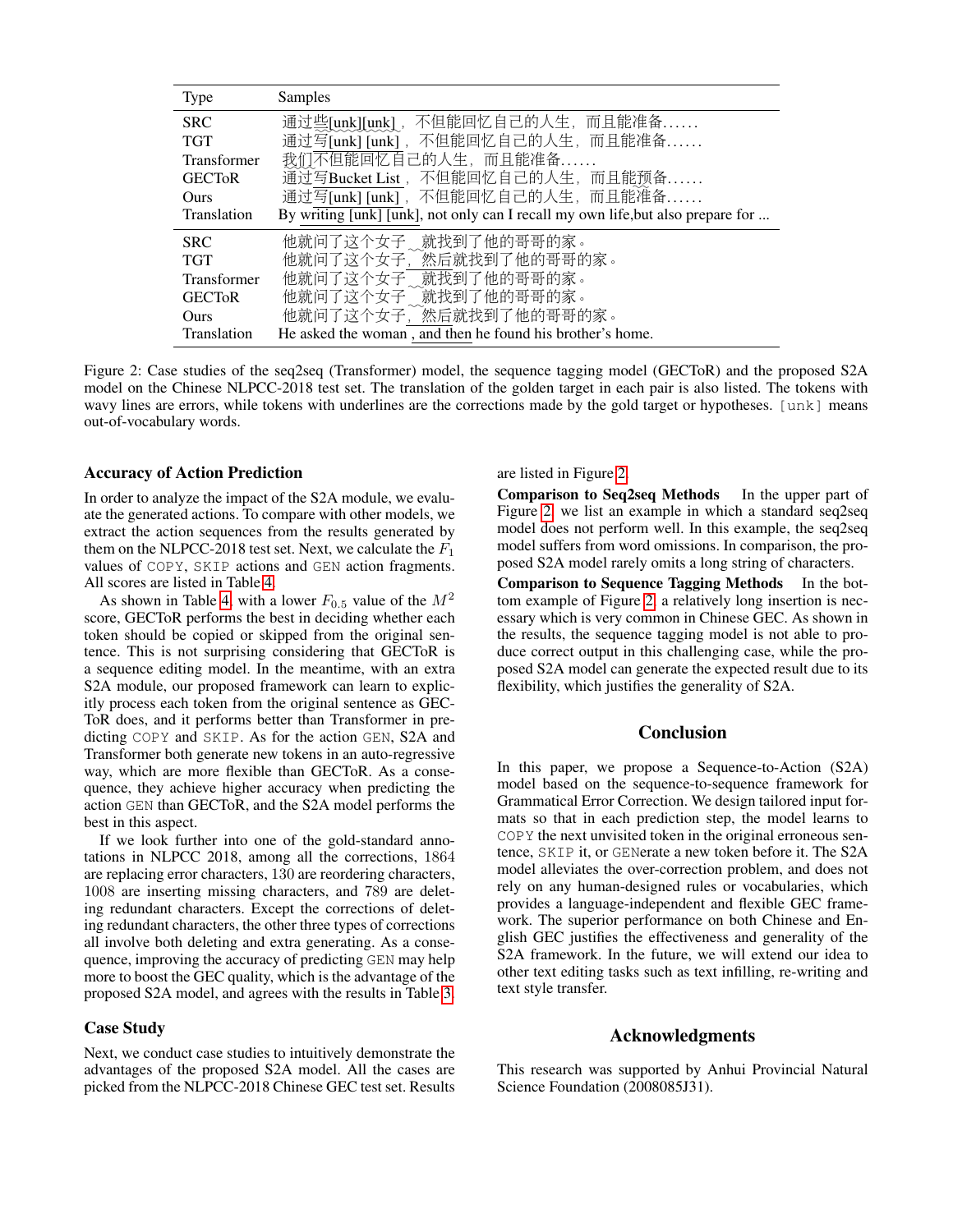# References

<span id="page-7-4"></span>Awasthi, A.; Sarawagi, S.; Goyal, R.; Ghosh, S.; and Piratla, V. 2019. Parallel iterative edit models for local sequence transduction. *arXiv preprint arXiv:1910.02893*.

<span id="page-7-1"></span>Bahdanau, D.; Cho, K.; and Bengio, Y. 2015. Neural Machine Translation by Jointly Learning to Align and Translate. In Bengio, Y.; and LeCun, Y., eds., *3rd International Conference on Learning Representations, ICLR 2015, San Diego, CA, USA, May 7-9, 2015, Conference Track Proceedings*.

<span id="page-7-2"></span>Bryant, C.; Felice, M.; Andersen, Ø. E.; and Briscoe, T. 2019. The BEA-2019 Shared Task on Grammatical Error Correction. In *Proceedings of the Fourteenth Workshop on Innovative Use of NLP for Building Educational Applications*, 52–75. Florence, Italy: Association for Computational Linguistics.

<span id="page-7-10"></span>Chen, M.; Ge, T.; Zhang, X.; Wei, F.; and Zhou, M. 2020. Improving the Efficiency of Grammatical Error Correction with Erroneous Span Detection and Correction. In *Proceedings of the 2020 Conference on Empirical Methods in Natural Language Processing (EMNLP)*, 7162–7169. Online: Association for Computational Linguistics.

<span id="page-7-16"></span>Dahlmeier, D.; and Ng, H. T. 2012. Better Evaluation for Grammatical Error Correction. In *Proceedings of the 2012 Conference of the North American Chapter of the Association for Computational Linguistics: Human Language Technologies*, 568-572. Montréal, Canada: Association for Computational Linguistics.

<span id="page-7-13"></span>Dahlmeier, D.; Ng, H. T.; and Wu, S. M. 2013. Building a Large Annotated Corpus of Learner English: The NUS Corpus of Learner English. In *Proceedings of the Eighth Workshop on Innovative Use of NLP for Building Educational Applications*, 22–31. Atlanta, Georgia: Association for Computational Linguistics.

<span id="page-7-6"></span>Devlin, J.; Chang, M.-W.; Lee, K.; and Toutanova, K. 2019. BERT: Pre-training of Deep Bidirectional Transformers for Language Understanding. In *Proceedings of the 2019 Conference of the North American Chapter of the Association for Computational Linguistics: Human Language Technologies, Volume 1 (Long and Short Papers)*, 4171–4186. Minneapolis, Minnesota: Association for Computational Linguistics.

<span id="page-7-18"></span>Fu, K.; Huang, J.; and Duan, Y. 2018. Youdao's winning solution to the nlpcc-2018 task 2 challenge: a neural machine translation approach to chinese grammatical error correction. In *CCF International Conference on Natural Language Processing and Chinese Computing*, 341–350. Springer.

<span id="page-7-8"></span>Ge, T.; Wei, F.; and Zhou, M. 2018. Fluency Boost Learning and Inference for Neural Grammatical Error Correction. In *Proceedings of the 56th Annual Meeting of the Association for Computational Linguistics (Volume 1: Long Papers)*, 1055–1065. Melbourne, Australia: Association for Computational Linguistics.

<span id="page-7-14"></span>Granger, S. 2014. The computer learner corpus: a versatile new source of data for SLA research. In *Learner English on Computer*, 3–18. Routledge.

<span id="page-7-7"></span>Grundkiewicz, R.; Junczys-Dowmunt, M.; and Heafield, K. 2019. Neural Grammatical Error Correction Systems with Unsupervised Pre-training on Synthetic Data. In *Proceedings of the Fourteenth Workshop on Innovative Use of NLP for Building Educational Applications*, 252–263. Florence, Italy: Association for Computational Linguistics.

<span id="page-7-11"></span>Hinson, C.; Huang, H.-H.; and Chen, H.-H. 2020. Heterogeneous Recycle Generation for Chinese Grammatical Error Correction. In *Proceedings of the 28th International Conference on Computational Linguistics*, 2191–2201. Barcelona, Spain (Online): International Committee on Computational Linguistics.

<span id="page-7-17"></span>Junczys-Dowmunt, M.; Grundkiewicz, R.; Guha, S.; and Heafield, K. 2018. Approaching Neural Grammatical Error Correction as a Low-Resource Machine Translation Task. In *Proceedings of the 2018 Conference of the North American Chapter of the Association for Computational Linguistics: Human Language Technologies, Volume 1 (Long Papers)*, 595–606. New Orleans, Louisiana: Association for Computational Linguistics.

<span id="page-7-5"></span>Kaneko, M.; Mita, M.; Kiyono, S.; Suzuki, J.; and Inui, K. 2020. Encoder-Decoder Models Can Benefit from Pretrained Masked Language Models in Grammatical Error Correction. In *Proceedings of the 58th Annual Meeting of the Association for Computational Linguistics*, 4248–4254. Online: Association for Computational Linguistics.

<span id="page-7-19"></span>Kingma, D. P.; and Ba, J. 2015. Adam: A Method for Stochastic Optimization. In *ICLR (Poster)*.

<span id="page-7-9"></span>Kiyono, S.; Suzuki, J.; Mita, M.; Mizumoto, T.; and Inui, K. 2019. An Empirical Study of Incorporating Pseudo Data into Grammatical Error Correction. In *Proceedings of the 2019 Conference on Empirical Methods in Natural Language Processing and the 9th International Joint Conference on Natural Language Processing (EMNLP-IJCNLP)*, 1236–1242. Hong Kong, China: Association for Computational Linguistics.

<span id="page-7-15"></span>Kudo, T.; and Richardson, J. 2018. SentencePiece: A simple and language independent subword tokenizer and detokenizer for Neural Text Processing. In *Proceedings of the 2018 Conference on Empirical Methods in Natural Language Processing: System Demonstrations*, 66–71. Brussels, Belgium: Association for Computational Linguistics.

<span id="page-7-3"></span>Malmi, E.; Krause, S.; Rothe, S.; Mirylenka, D.; and Severyn, A. 2019. Encode, tag, realize: High-precision text editing. *arXiv preprint arXiv:1909.01187*.

<span id="page-7-0"></span>Mani, A.; Palaskar, S.; Meripo, N. V.; Konam, S.; and Metze, F. 2020. ASR Error Correction and Domain Adaptation Using Machine Translation. In *ICASSP 2020 - 2020 IEEE International Conference on Acoustics, Speech and Signal Processing (ICASSP)*, 6344–6348.

<span id="page-7-12"></span>Mizumoto, T.; Komachi, M.; Nagata, M.; and Matsumoto, Y. 2011. Mining Revision Log of Language Learning SNS for Automated Japanese Error Correction of Second Language Learners. In *Proceedings of 5th International Joint Conference on Natural Language Processing*, 147–155. Chiang Mai, Thailand: Asian Federation of Natural Language Processing.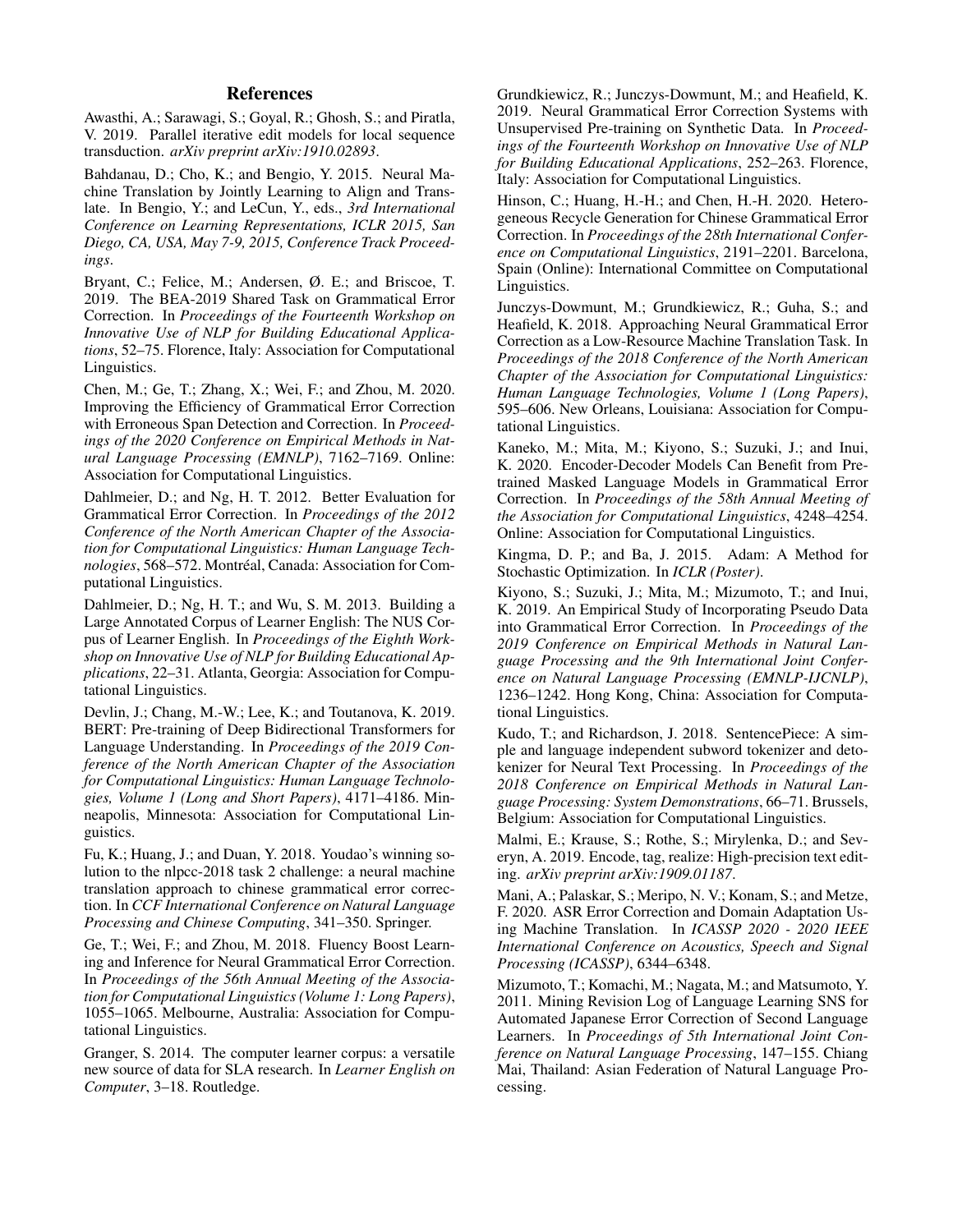<span id="page-8-11"></span>Ng, H. T.; Wu, S. M.; Briscoe, T.; Hadiwinoto, C.; Susanto, R. H.; and Bryant, C. 2014. The CoNLL-2014 Shared Task on Grammatical Error Correction. In *Proceedings of the Eighteenth Conference on Computational Natural Language Learning: Shared Task*, 1–14. Baltimore, Maryland: Association for Computational Linguistics.

<span id="page-8-10"></span>Ng, H. T.; Wu, S. M.; Wu, Y.; Hadiwinoto, C.; and Tetreault, J. 2013. The CoNLL-2013 Shared Task on Grammatical Error Correction. In *Proceedings of the Seventeenth Conference on Computational Natural Language Learning: Shared Task*, 1–12. Sofia, Bulgaria: Association for Computational Linguistics.

<span id="page-8-2"></span>Omelianchuk, K.; Atrasevych, V.; Chernodub, A.; and Skurzhanskyi, O. 2020. GECToR–Grammatical Error Correction: Tag, Not Rewrite. *arXiv preprint arXiv:2005.12592*.

<span id="page-8-14"></span>Ott, M.; Edunov, S.; Baevski, A.; Fan, A.; Gross, S.; Ng, N.; Grangier, D.; and Auli, M. 2019. fairseq: A Fast, Extensible Toolkit for Sequence Modeling. In *Proceedings of NAACL-HLT 2019: Demonstrations*.

<span id="page-8-16"></span>Ren, H.; Yang, L.; and Xun, E. 2018. A sequence to sequence learning for Chinese grammatical error correction. In *CCF International Conference on Natural Language Processing and Chinese Computing*, 401–410. Springer.

<span id="page-8-12"></span>Sennrich, R.; Haddow, B.; and Birch, A. 2016. Neural Machine Translation of Rare Words with Subword Units. In *Proceedings of the 54th Annual Meeting of the Association for Computational Linguistics (Volume 1: Long Papers)*, 1715–1725. Berlin, Germany: Association for Computational Linguistics.

<span id="page-8-13"></span>Srivastava, N.; Hinton, G.; Krizhevsky, A.; Sutskever, I.; and Salakhutdinov, R. 2014. Dropout: A Simple Way to Prevent Neural Networks from Overfitting. *Journal of Machine Learning Research*, 15(56): 1929–1958.

<span id="page-8-3"></span>Stahlberg, F.; and Kumar, S. 2020. Seq2Edits: Sequence Transduction Using Span-level Edit Operations. *arXiv preprint arXiv:2009.11136*.

<span id="page-8-1"></span>Tu, Z.; Lu, Z.; Liu, Y.; Liu, X.; and Li, H. 2016. Modeling Coverage for Neural Machine Translation. In *Proceedings of the 54th Annual Meeting of the Association for Computational Linguistics (Volume 1: Long Papers)*, 76–85. Berlin, Germany: Association for Computational Linguistics.

<span id="page-8-0"></span>Vaswani, A.; Shazeer, N.; Parmar, N.; Uszkoreit, J.; Jones, L.; Gomez, A. N.; Kaiser, L.; and Polosukhin, I. 2017. Attention Is All You Need. *CoRR*, abs/1706.03762.

<span id="page-8-6"></span>Xie, Z.; Genthial, G.; Xie, S.; Ng, A.; and Jurafsky, D. 2018. Noising and Denoising Natural Language: Diverse Backtranslation for Grammar Correction. In *Proceedings of the 2018 Conference of the North American Chapter of the Association for Computational Linguistics: Human Language Technologies, Volume 1 (Long Papers)*, 619–628. New Orleans, Louisiana: Association for Computational Linguistics.

<span id="page-8-17"></span>Yang, Z.; Dai, Z.; Yang, Y.; Carbonell, J.; Salakhutdinov, R. R.; and Le, Q. V. 2019. Xlnet: Generalized autoregressive pretraining for language understanding. *Advances in neural information processing systems*, 32.

<span id="page-8-9"></span>Yannakoudakis, H.; Briscoe, T.; and Medlock, B. 2011. A New Dataset and Method for Automatically Grading ESOL Texts. In *Proceedings of the 49th Annual Meeting of the Association for Computational Linguistics: Human Language Technologies*, 180–189. Portland, Oregon, USA: Association for Computational Linguistics.

<span id="page-8-5"></span>Zhao, W.; Wang, L.; Shen, K.; Jia, R.; and Liu, J. 2019. Improving Grammatical Error Correction via Pre-Training a Copy-Augmented Architecture with Unlabeled Data. In *Proceedings of the 2019 Conference of the North American Chapter of the Association for Computational Linguistics: Human Language Technologies, Volume 1 (Long and Short Papers)*, 156–165. Minneapolis, Minnesota: Association for Computational Linguistics.

<span id="page-8-8"></span>Zhao, Y.; Jiang, N.; Sun, W.; and Wan, X. 2018. Overview of the NLPCC 2018 Shared Task: Grammatical Error Correction. In Zhang, M.; Ng, V.; Zhao, D.; Li, S.; and Zan, H., eds., *Natural Language Processing and Chinese Computing*, 439–445. Cham: Springer International Publishing. ISBN 978-3-319-99501-4.

<span id="page-8-4"></span>Zhao, Z.; and Wang, H. 2020. MaskGEC: Improving Neural Grammatical Error Correction via Dynamic Masking. In *The Thirty-Fourth AAAI Conference on Artificial Intelligence, AAAI 2020, The Thirty-Second Innovative Applications of Artificial Intelligence Conference, IAAI 2020, The Tenth AAAI Symposium on Educational Advances in Artificial Intelligence, EAAI 2020, New York, NY, USA, February 7-12, 2020*, 1226–1233. AAAI Press.

<span id="page-8-15"></span>Zhou, J.; Li, C.; Liu, H.; Bao, Z.; Xu, G.; and Li, L. 2018. Chinese grammatical error correction using statistical and neural models. In *CCF International Conference on Natural Language Processing and Chinese Computing*, 117–128. Springer.

<span id="page-8-7"></span>Zhou, W.; Ge, T.; Mu, C.; Xu, K.; Wei, F.; and Zhou, M. 2020. Improving Grammatical Error Correction with Machine Translation Pairs. In *Findings of the Association for Computational Linguistics: EMNLP 2020*, 318–328. Online: Association for Computational Linguistics.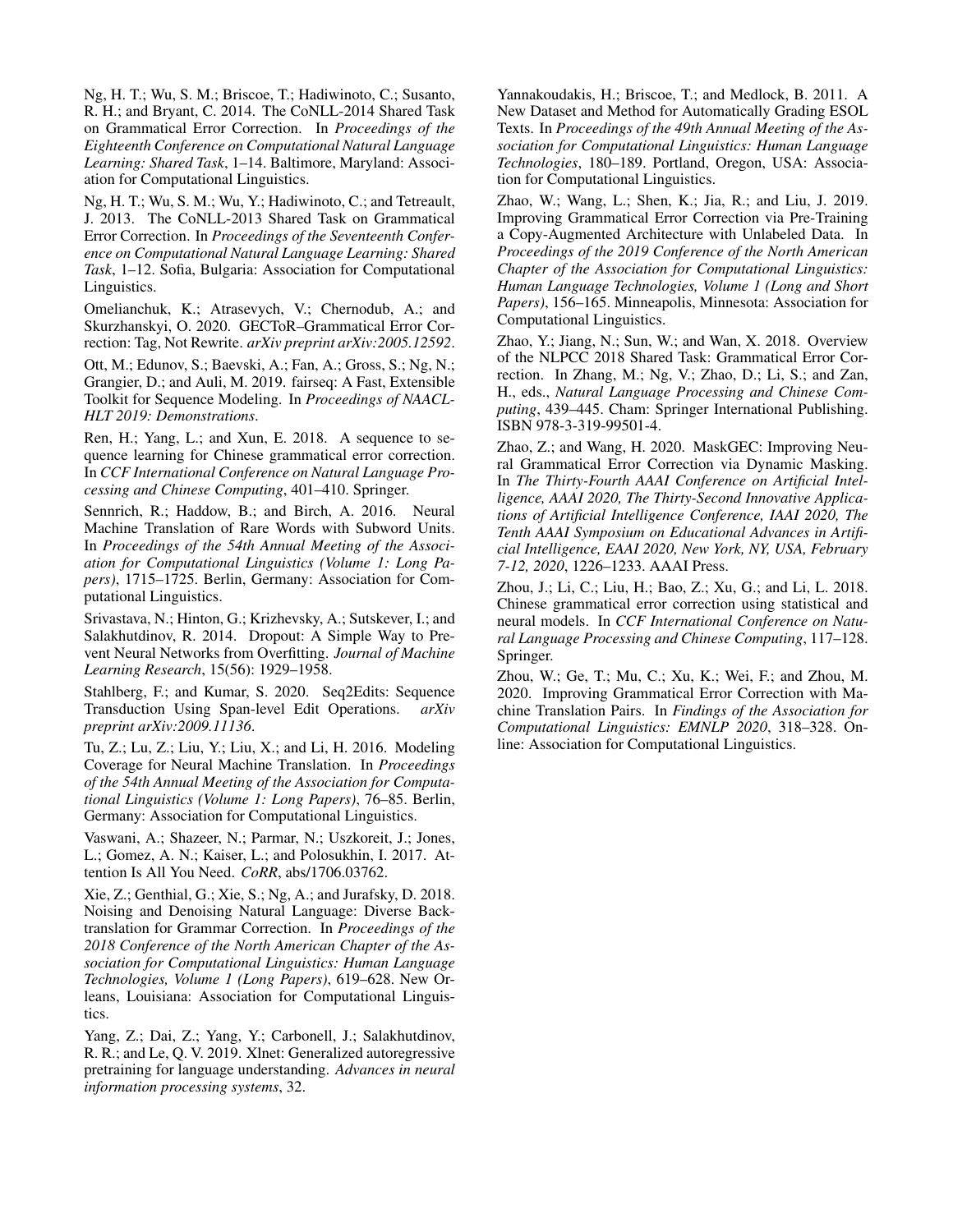# Appendix

# Dataset Statistics

We list the statistics of all the datasets used in this paper in the following tables. Specifically, Table [5](#page-9-0) and Table [6](#page-9-1) include the detailed information for the datasets used in the Chinese GEC task and the English GEC task respectively.

<span id="page-9-0"></span>Table 5: Dataset in the NLPCC 2018 Task 2

| Corpus  | Split       | #Sent. |
|---------|-------------|--------|
| Lang-8  | Train       | 1.2M   |
| Lang-8  | Valid       | 5,000  |
| PKU CLC | <b>Test</b> | 2,000  |

<span id="page-9-1"></span>Table 6: Datasets in the BEA-2019 Shared Task

| Corpus       | Split       | #Sent. |
|--------------|-------------|--------|
| Lang-8       | Train       | 1.1M   |
| <b>NUCLE</b> | Train       | 57K    |
| <b>FCE</b>   | Train       | 32K    |
| W&I+LOCNESS  | Train       | 34K    |
| $CoNLL-2013$ | Valid       | 1.3K   |
| $CoNLL-2014$ | <b>Test</b> | 1.3K   |

### Training Details

Here we also report the training details in our experiments. For both English/Chinese GEC tasks, we train the S2A model with 4 Nvidia V100 GPUs. Models are optimized with the Adam optimizer [\(Kingma and Ba 2015\)](#page-7-19) with a beta value of (0.9, 0.98)/(0.9, 0.998).

For the English GEC Task, the max tokens per GPU is set to 4096 with the update frequency set to 2. We set the learning rate to  $1e - 4$  when the training is only conducted on datasets from the BEA-2019 shared task. And we train it for  $30K$  updates. When synthetic data is used, we first pretrain our model on the synthetic data for 4 epochs with the max tokens per GPU set to 3072 and the update frequency set to 2. After that, we fine-tune it on the BEA-2019 training datasets with the same settings as when no synthetic data is introduced. The hyper-parameter  $\lambda$  in the English GEC task is set to 0.4.

For the Chinese GEC Task, we use the polynomial learning rate decay scheme, with 8k warm-up steps, whereas for the English GEC Task, we use the inverse sqrt learning rate decay scheme, with 4k warm-up steps. The max tokens per GPU is set to 8192. And we set the learning rate to  $4e - 4$ . For the experiments without data augmentation, we train it for  $80K$  steps, while the for experiments with the dynamic masking data augmentation technique, we train it for 120K steps. The hyper-parameter  $\lambda$  in the Chinese GEC task is set to 0.05.

# **Influence of**  $\lambda$

The  $\lambda$  value mentioned above in Equation [\(6\)](#page-3-1) is chosen on the development set. To investigate the actual influence of



<span id="page-9-2"></span>

Figure 3: The  $F_{0.5}$  scores on the development set (the red line) and the test set (the blue line) of the English GEC task over different  $\lambda$  values. The performance of the Transformer (Big) baseline is plotted as dashed lines.

the hyper-parameter  $\lambda$  that controls the trade-off between the two objectives in Equation [\(6\)](#page-3-1), we conduct experiments on the English GEC task. We fix the rest of the hyperparameters of the model and select the values of  $\lambda$  from  $[0, 0.05, 0.1, 0.2, 0.4, 0.6].$ 

We plot the  $F_{0.5}$  scores of the S2A model and Transformer (Big) baseline on the development and test set (i.e., CoNLL-2013 [\(Ng et al. 2013\)](#page-8-10) and CoNLL-2014 [\(Ng et al.](#page-8-11) [2014\)](#page-8-11)) in Figure [3.](#page-9-2) As is shown in Figure [3,](#page-9-2) the proposed S2A model performs stably with varying nonzero  $\lambda$  values and achieves the best results when  $\lambda = 0.4$ . We also find that when  $\lambda = 0$ , which means that the seq2seq loss  $\mathcal{L}_{s2s}$  is omitted, the performance of the S2A model decreases drastically, indicating the original seq2seq loss is crucial for predicting tokens.

#### More Case Studies

In addition to the case studies in the main paper, we list six more cases in Figure [4.](#page-10-0) In the first example, a long string of characters are generated twice in the seq2seq model, resulting a severe repetition problem. In the second example, the seq2seq model wrongly omits several originally correct words. These situations nearly never happen in GECToR and our S2A model.

The third example corresponds to the cases where overcorrection happens for the seq2seq model. In the third example, the correction produced by the seq2seq model means that "she always wanted to talk ". In contrast, thanks to the guidance from the proposed sequence-to-action module, our model tends to follow the original structure, thus alleviating such biases in generation.

For the fourth and fifth example, longer reordering or insertions are necessary. GECToR, which is the sequence tagging model, can not handle these situations essentially. In comparison, our S2A model can perform as well as a seq2seq model.